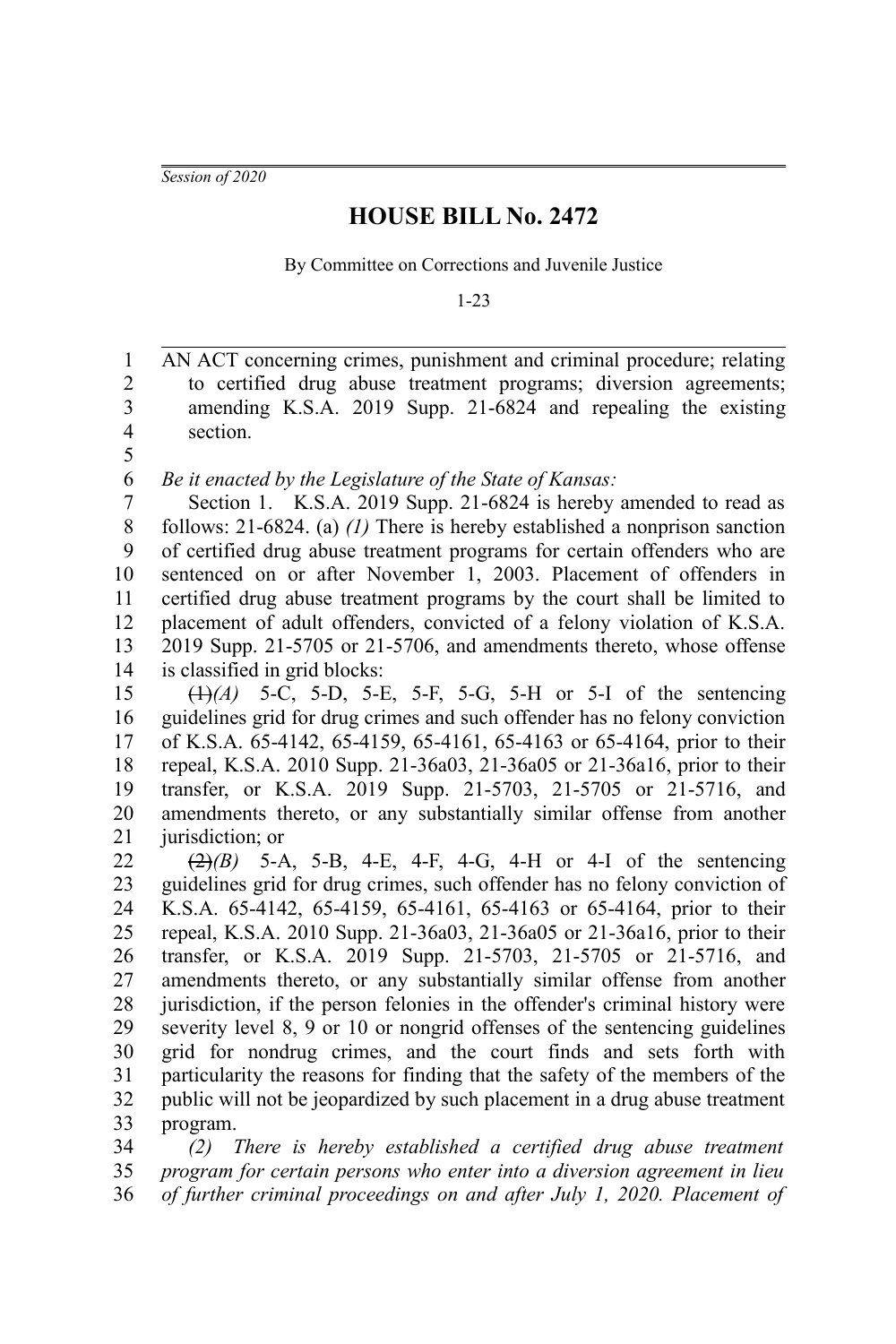*divertees in certified drug abuse treatment programs pursuant to a diversion agreement shall be limited to placement of adults, on a complaint alleging a felony violation of K.S.A. 2019 Supp. 21-5706, and amendments thereto, whose offense is classified in grid blocks 5-C, 5-D, 5- E, 5-F, 5-G, 5-H or 5-I of the sentencing guidelines grid for drug crimes and such divertee has no felony conviction of K.S.A. 65-4142, 65-4159, 65-4161, 65-4163 or 65-4164, prior to their repeal, K.S.A. 2010 Supp. 21- 36a03, 21-36a05 or 21-36a16, prior to their transfer, or K.S.A. 2019 Supp. 21-5703, 21-5705 or 21-5716, and amendments thereto, or any substantially similar offense from another jurisdiction.* 1 2 3 4 5 6 7 8 9 10

(b) As a part of the presentence investigation pursuant to K.S.A. 2019 Supp. 21-6813, and amendments thereto, *or as a part of the consideration of whether or not to allow diversion to a defendant,* offenders *or divertees* who meet the requirements of subsection (a), unless otherwise specifically ordered by the court, shall be subject to: 11 12 13 14 15

(1) A drug abuse assessment which shall include a clinical interview with a mental health professional and a recommendation concerning drug abuse treatment for the offender *or divertee*; and 16 17 18

(2) a criminal risk-need assessment. The criminal risk-need assessment shall assign a high or low risk status to the offender. 19 20

(c) *(1)* If the offender is assigned a high risk status as determined by the drug abuse assessment performed pursuant to subsection (b)(1) and a moderate or high risk status as determined by the criminal risk-need assessment performed pursuant to subsection (b)(2), the sentencing court shall commit the offender to treatment in a drug abuse treatment program until the court determines the offender is suitable for discharge by the court. The term of treatment shall not exceed 18 months. The court may extend the term of probation, pursuant to K.S.A. 2019 Supp. 21-6608(c) (3), and amendments thereto. The term of treatment may not exceed the term of probation. 21 22 23 24 25 26 27 28 29 30

*(2) If the defendant being considered for a diversion agreement is assigned a high risk status as determined by the drug abuse assessment performed pursuant to subsection (b)(1) and a moderate or high risk status as determined by the criminal risk-need assessment performed pursuant to subsection (b)(2), the diversion agreement shall require the divertee to comply with and participate in a drug abuse treatment program. The term of treatment shall not exceed 18 months.* 31 32 33 34 35 36 37

(d) (1) Offenders *or divertees* who are committed to a drug abuse treatment program pursuant to subsection (c) shall be supervised by community correctional services. 38 39 40

(2) Offenders *or divertees* who are not committed to a drug abuse treatment program pursuant to subsection (c) shall be supervised by community correctional services or court services based on the result of 41 42 43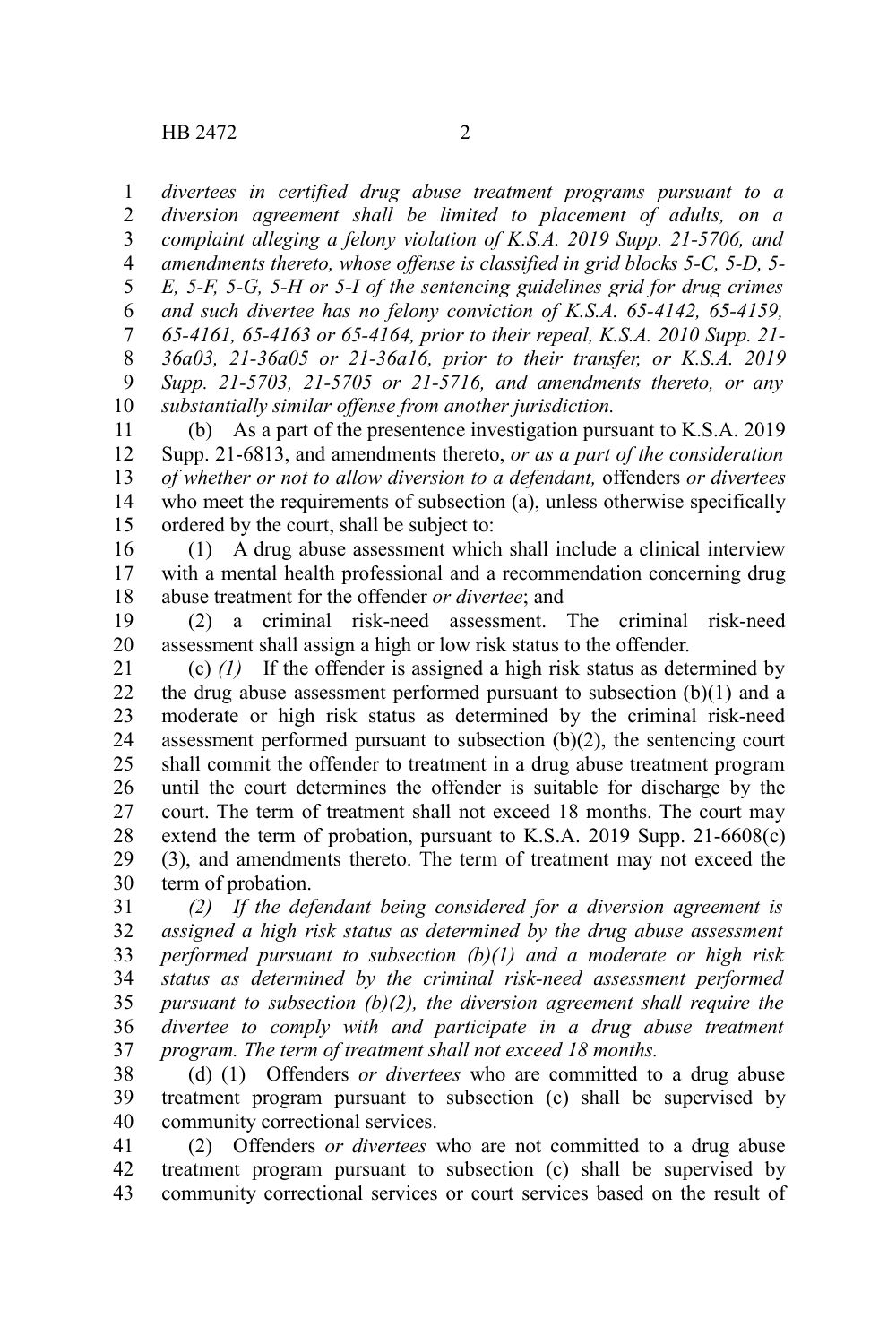the criminal risk assessment. 1

(e) Placement of offenders under subsection  $(a)(2)$   $(a)(1)(B)$  shall be subject to the departure sentencing statutes of the revised Kansas sentencing guidelines act. 2 3 4

(f) (1) Offenders *or divertees* in drug abuse treatment programs shall be discharged from such program if the offender *or divertee*: 5 6

7

(A) Is convicted of a new felony; or

(B) has a pattern of intentional conduct that demonstrates the offender's *or divertee's* refusal to comply with or participate in the treatment program, as established by judicial finding *in the case of an offender, or in the opinion of the county or district attorney in the case of a divertee*. 8 9 10 11 12

(2) *(A)* Offenders who are discharged from such program *pursuant to subsection (f)(1)* shall be subject to the revocation provisions of K.S.A. 2019 Supp. 21-6604(n), and amendments thereto. 13 14 15

*(B) Divertees who are discharged from such program pursuant to subsection (f)(2) shall be subject to the revocation provisions of such diversion agreement.* 16 17 18

(g) As used in this section, "mental health professional" includes licensed social workers, persons licensed to practice medicine and surgery, licensed psychologists, licensed professional counselors or registered alcohol and other drug abuse counselors licensed or certified as addiction counselors who have been certified by the secretary of corrections to treat offenders *persons* pursuant to K.S.A. 75-52,144, and amendments thereto. 19 20 21 22 23 24

(h) (1) Offenders *or divertees* who meet the requirements of subsection (a) shall not be subject to the provisions of this section and shall be sentenced as otherwise provided by law, if such offenders *or divertees*: 25 26 27 28

(A) Are residents of another state and are returning to such state pursuant to the interstate corrections compact or the interstate compact for adult offender supervision; or 29 30 31

(B) are not lawfully present in the United States and being detained for deportation; or 32 33

34

(C) do not meet the risk assessment levels provided in subsection (c).

(2) Such sentence shall not be considered a departure and shall not be subject to appeal. 35 36

(i) The court may order an offender who otherwise does not meet the requirements of subsection  $(c)/l$  to undergo one additional drug abuse assessment while such offender is on probation. Such offender may be ordered to undergo drug abuse treatment pursuant to subsection (a)*(1)* if such offender is determined to meet the requirements of subsection (c)*(1)*. The cost of such assessment shall be paid by such offender. 37 38 39 40 41 42

*(j) For the purposes of this section, the term "divertee" means a* 43